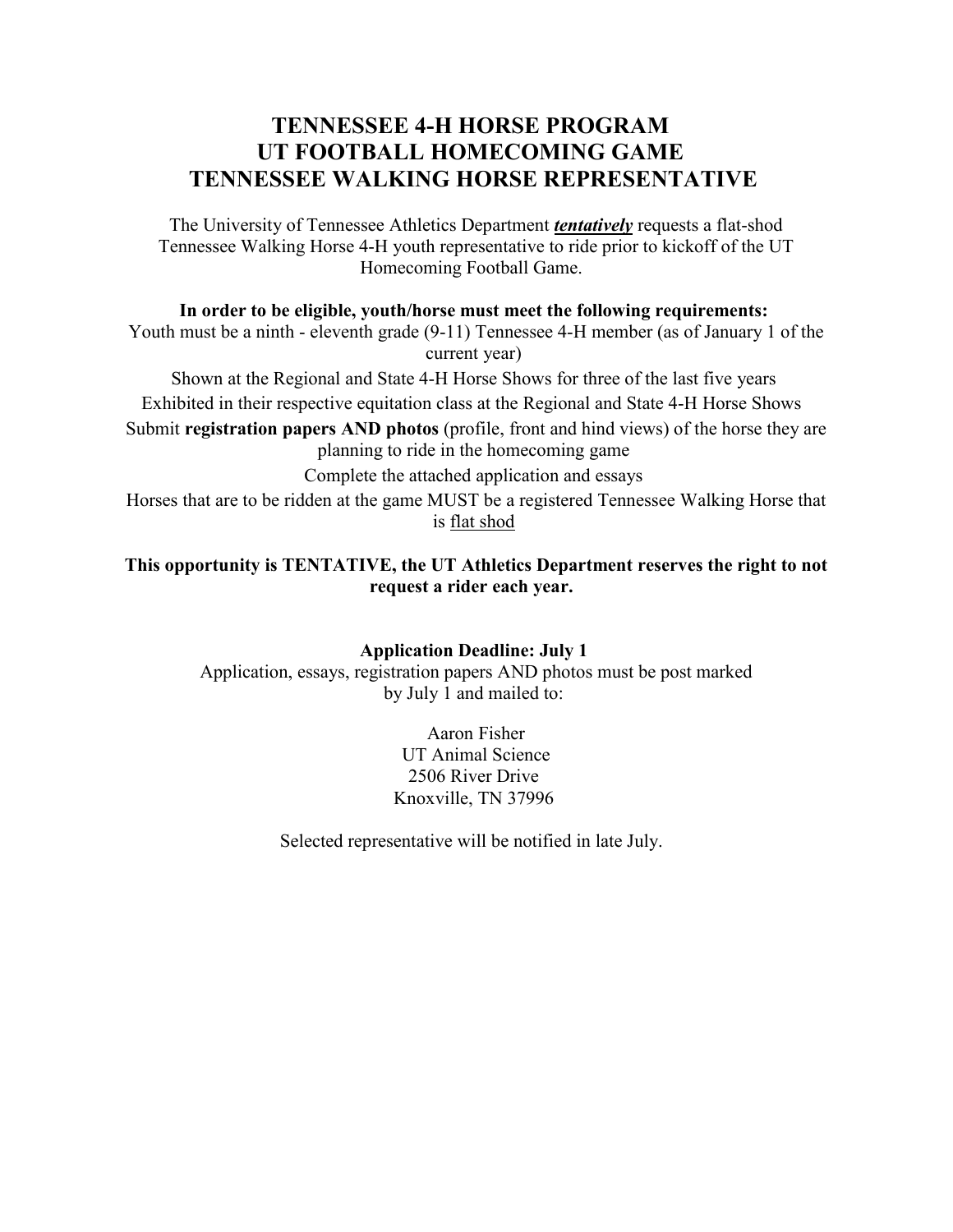**Section A: Rider Information**

|                       |                                                       | Name has a series of the series of the series of the series of the series of the series of the series of the series of the series of the series of the series of the series of the series of the series of the series of the s |  |
|-----------------------|-------------------------------------------------------|--------------------------------------------------------------------------------------------------------------------------------------------------------------------------------------------------------------------------------|--|
|                       |                                                       |                                                                                                                                                                                                                                |  |
|                       |                                                       |                                                                                                                                                                                                                                |  |
|                       |                                                       |                                                                                                                                                                                                                                |  |
|                       |                                                       |                                                                                                                                                                                                                                |  |
|                       |                                                       | Names of Parents or Guardians<br><u>Names</u> of Parents or Guardians                                                                                                                                                          |  |
|                       |                                                       |                                                                                                                                                                                                                                |  |
|                       |                                                       |                                                                                                                                                                                                                                |  |
|                       |                                                       |                                                                                                                                                                                                                                |  |
|                       |                                                       |                                                                                                                                                                                                                                |  |
|                       | <b>Section B - Horse Information</b>                  |                                                                                                                                                                                                                                |  |
|                       |                                                       |                                                                                                                                                                                                                                |  |
|                       |                                                       | Age___________ Height___________ Sex_____________ Color_________________________                                                                                                                                               |  |
|                       |                                                       |                                                                                                                                                                                                                                |  |
|                       |                                                       | Any special details you would like announced about your horse? _________________                                                                                                                                               |  |
|                       |                                                       |                                                                                                                                                                                                                                |  |
|                       |                                                       |                                                                                                                                                                                                                                |  |
| <b>Trainer's Name</b> |                                                       | <u> 1989 - Jan Samuel Barbara, margaret eta idazlea (h. 1989).</u>                                                                                                                                                             |  |
|                       | <b>Section C - Participation in 4-H Horse Project</b> |                                                                                                                                                                                                                                |  |
|                       |                                                       | 1. How many years have you shown horses in 4-H___________________________________                                                                                                                                              |  |
|                       |                                                       | 2. How many years have you exhibited Tennessee Walking Horses at your Regional 4-H                                                                                                                                             |  |
|                       |                                                       | 3. How many years have you exhibited Tennessee Walking Horses at the State 4-H Horse                                                                                                                                           |  |